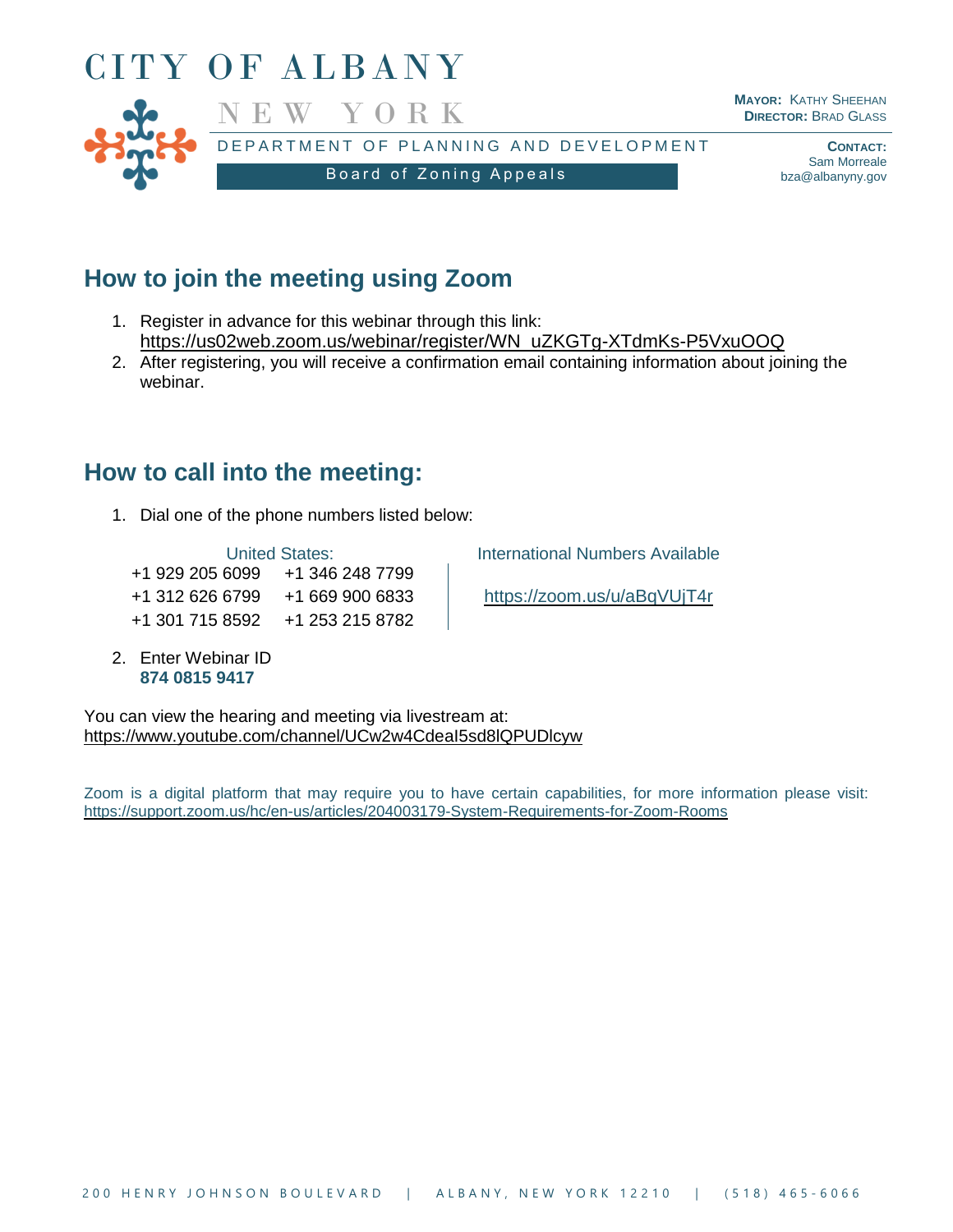### **Board of Zoning Appeals Public Workshop and Public Hearing**

Date: Wednesday April 27, 2022

Location: Zoom Webinar; YouTube Livestream

Time: 6:00PM

#### **Public Workshop Agenda**

| <b>Project #00469</b>   |                                                                                                                                                  |
|-------------------------|--------------------------------------------------------------------------------------------------------------------------------------------------|
| Application(s)          | AV #0106                                                                                                                                         |
| <b>Property Address</b> | 618 Delaware Avenue                                                                                                                              |
| Applicant               | Saxton Sign Corp                                                                                                                                 |
| <b>Zoning District</b>  | Mixed-Use, Community Urban (MU-CU)                                                                                                               |
| Proposal                | To allow for an eleven foot tall freestanding sign where the maximum height permitted is<br>eight feet.                                          |
| Requests                | Area Variance #0106 - Table 375.409.1: To allow for an eleven square foot<br>freestanding sign where the maximum height permitted is eight feet. |

### **Public Hearing Agenda**

| <b>Project #00460</b>   |                                                                                                                                                                      |
|-------------------------|----------------------------------------------------------------------------------------------------------------------------------------------------------------------|
| Application(s)          | AV #0101, AV #0102, AV #0103, AV #0104                                                                                                                               |
| <b>Property Address</b> | 1009 Central Avenue                                                                                                                                                  |
| Applicant               | Ray Sign                                                                                                                                                             |
| <b>Zoning District</b>  | Mixed-Use, Community Highway (MU-CH)                                                                                                                                 |
| Proposal                | To allow for three wall signs where the maximum allowance is one. To allow for each wall<br>sign to be 48 square feet where the maximum allowance is 32 square feet. |
| Requests                | Area Variance #0101 - Table 375.409.1: to allow for three wall signs where the<br>maximum permitted is one.                                                          |
|                         | Area Variance #0102 – Table 375.409.1: to allow for a 48 square foot wall sign where<br>the maximum permitted is 32 square feet.                                     |
|                         | Area Variance #0103 - Table 375.409.1: to allow for a 48 square foot wall sign where<br>the maximum permitted is 32 square feet.                                     |
|                         | Area Variance #0104 – Table 375.409.1: to allow for a 48 square foot wall sign where<br>the maximum permitted is 32 square feet.                                     |
| <b>Project #00461</b>   |                                                                                                                                                                      |
| Application(s)          | AV #0105                                                                                                                                                             |
| <b>Property Address</b> | 253 New Scotland Avenue                                                                                                                                              |
| Applicant               | Dave Peck                                                                                                                                                            |

Zoning District Mixed-Use, Neighborhood Center (MU-NC)

Proposal To allow for the alteration of a legally non-conforming sign.